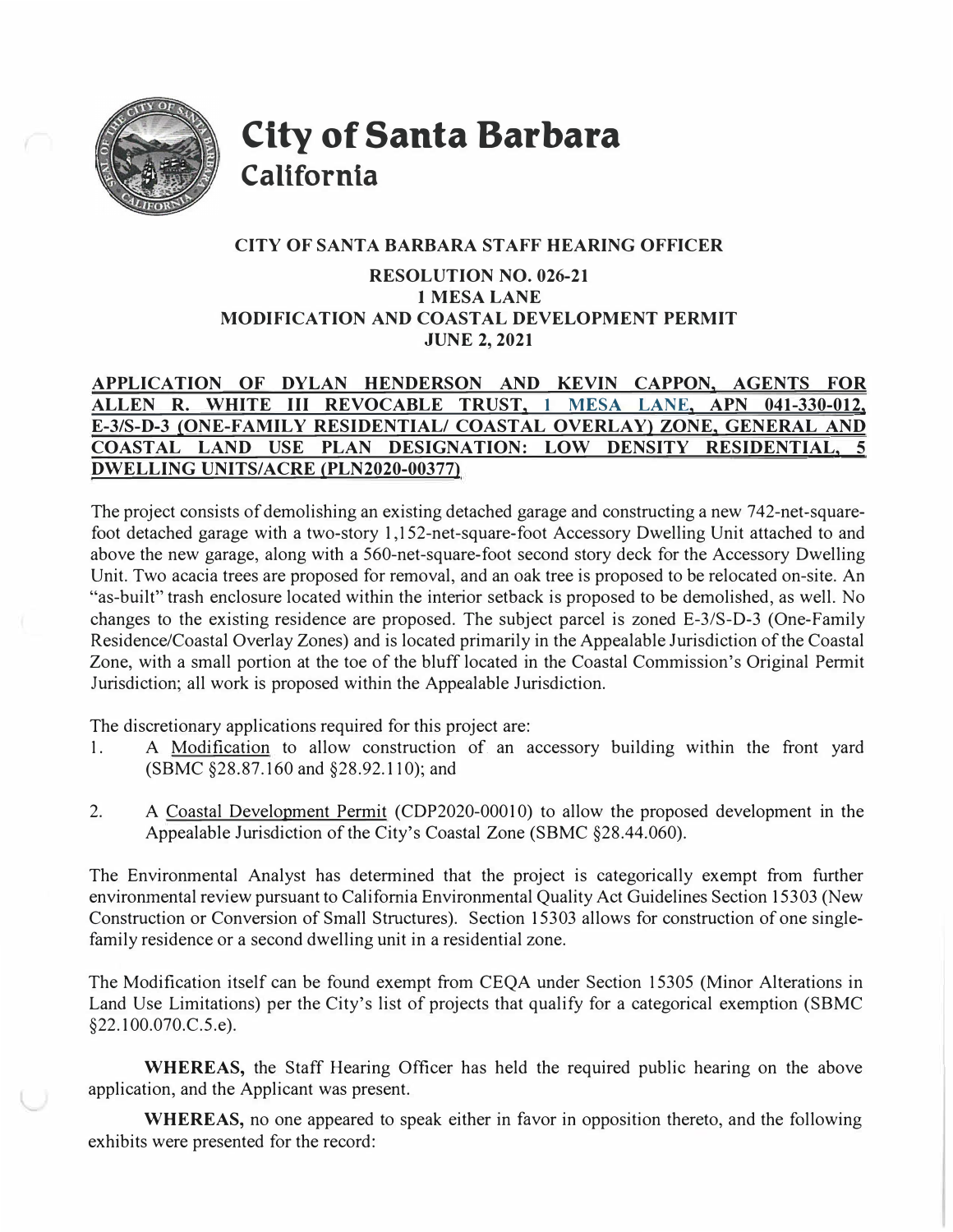STAFF HEARING OFFICER RESOLUTION NO. 026-21 1 MESA LANE JUNE 2, 2021 P<sub>AGE</sub><sub>2</sub>

- 1. Staff Report with Attachments, May 27 2021
- 2. Site Plans

#### **NOW, THEREFORE BE IT RESOLVED** that the City Staff Hearing Officer:

I. Approved the subject application, making the following findings and determinations:

#### **A. FRONT YARD MODIFICATION (SBMC §28.92.110)**

1. The Staff Hearing Officer finds that the front yard modification is consistent with the purpose and intent of the zoning ordinance, specifically the intent to provide building relief between the right-of-way and private development and to avoid having accessory structures as the dominant interface with the street, and that the modification is an appropriate improvement on the lot.

The proposed garage and Accessory Dwelling Unit would be located farther north, towards the front of the parcel, than the existing garage proposed for demolition. This is the logical place for new development on the lot, as the southern portion of the lot is a coastal bluff. The area proposed for development is flat and suitable for development. Privacy impacts in the neighborhood and from the public beach are not anticipated, as the subject parcel is lined with landscaping and fencing. There is also a pattern of Accessory Dwelling Units being constructed in the neighborhood in general.

- 2. No Tentative Subdivision Map, Conditional Use Permit, Development Plan, Site Plan, or any other application that requires Planning Commission approval is proposed in conjunction with the Front Yard Modification.
- 3. The project is not anticipated to significantly affect persons or property owners other than those entitled to notice.

#### **B.COAST AL DEVELOPMENT PERMIT (SBMC §28.44.150)**

- 1. The project is consistent with the policies of the California Coastal Act, as described in section VI of the staff report dated May 26, 2021. The proposal will not result in any adverse effects related to coastal resources, including public views, public access to the coast, and coastal bluff erosion. The proposed development is located within an existing developed area that is able to accommodate it, and both parking and open space minimum requirements will be maintained for the primary residence.
- 2. The project is consistent with all applicable policies of the city's local coastal plan, all applicable implementing guidelines, and all applicable provisions of the code, as described in section VI of the staff report dated May 26, 2021. The proposed Accessory Dwelling Unit is compatible with neighborhood development, will not impact any public views or public access to the coast, and is not located on a coastal bluff or any visual, biological, or archaeological sensitive areas.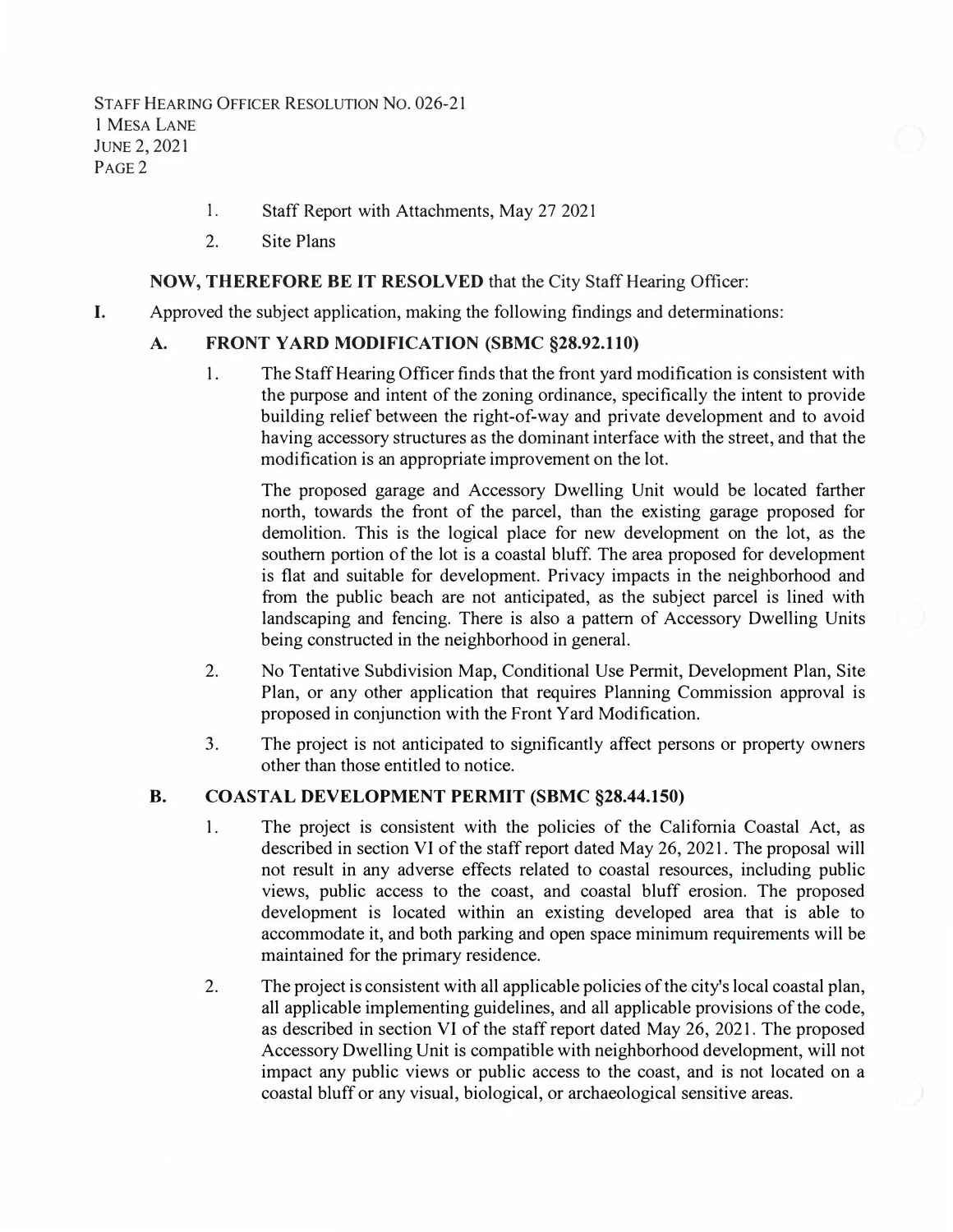## STAFF HEARING OFFICER RESOLUTION No. 026-21 1 MESA LANE JUNE 2, 2021 P<sub>AGE</sub> 3

II.Said approval is subject to the following conditions:

> In consideration of the project approval granted by the Staff Hearing Officer and for the benefit of the owner(s) and occupant(s) of the Real Property, the owners and occupants of adjacent real property and the public generally, the following tenns and conditions are imposed on the use, possession, and enjoyment of the Real Property:

- **A. Recorded Conditions Agreement.** The Owner shall execute a *written instrument,* which shall be prepared by Planning staff, reviewed as to form and content by the City Attorney and Community Development Director, recorded in the Office of the County Recorder, and shall include the following:
	- 1. **Approved Development.** The development of the Real Property approved by the Staff Hearing Officer on June 2, 2021 is limited to demolishing an existing detached garage and constructing a new 742-net-square-foot detached garage with a two-story 1, 152-net-square-foot Accessory Dwelling Unit attached to and above the new garage, along with a 560-net-square-foot second story deck for the Accessory Dwelling Unit. Two acacia trees are proposed for removal, and an oak tree is proposed to be relocated on-site. An "as-built" trash enclosure located within the interior setback is proposed to be demolished. No changes to the existing residence are proposed.

This approval is limited to the above project description and the improvements shown on the plans signed by the Staff Hearing Officer on said date and on file at the City of Santa Barbara.

- 2. **Uninterrupted Water Flow.** The Owner shall allow for the continuation of any historic flow of water onto the Real Property including, but not limited to, swales, natural watercourses, conduits and any access road, as appropriate.
- 3. **Accessory Dwelling Unit Restrictions.** The Accessory Dwelling Unit shall remain at all times consistent with the City's Ordinance requirements.
- 4. **Accessory Dwelling Unit Covenant.** The Owner shall provide evidence of recordation of the written instrument(s) that include all requirements of Accessory Dwelling Units required at the time of building permit plan check. These condition may include, but are not limited to:
	- a. The accessory dwelling unit shall not be sold separately from the primary residential unit, and
	- b. The accessory dwelling unit shall not be rented for less than 31 days.

Planning staff will give the owner the most up-to-date template at the time of building permit plan check. Recordation will be required prior to the issuance of any building permits.

5. **Coastal Bluff Liability Limitation.** The Owner understands and is advised that the site may be subject to extraordinary hazards from waves during storms and erosion, retreat, settlement, or subsidence and assumes liability for such hazards. The Owner unconditionally waives any present, future, and unforeseen claims of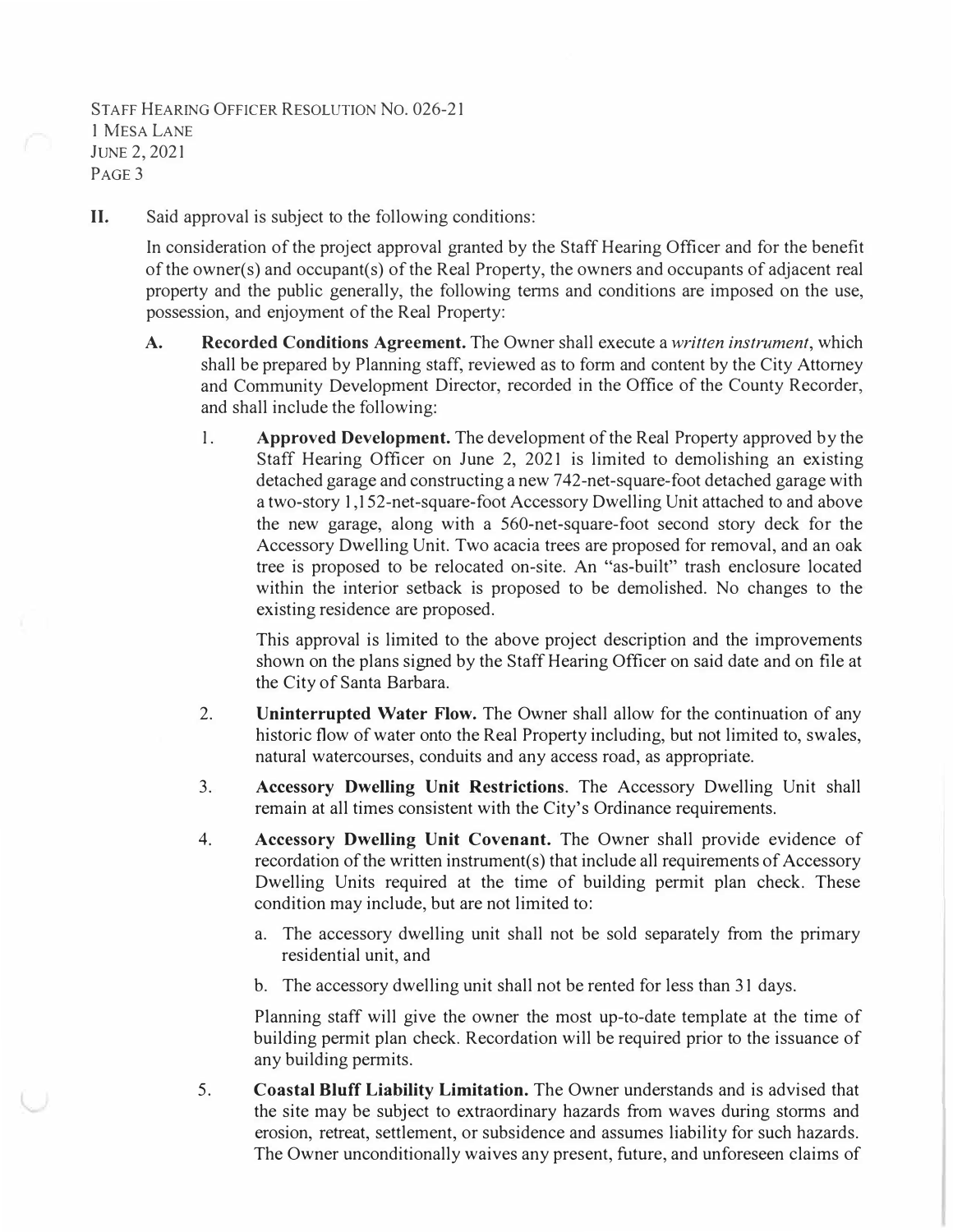STAFF HEARING OFFICER RESOLUTION NO. 026-21 1 MESA LANE JUNE2, 2021 P<sub>AGE</sub><sub>4</sub>

> liability on the part of the City arising from the aforementioned or other natural hazards and relating to this permit approval, as a condition of this approval. Further, the Owner agrees to indemnify and hold harmless the City and its employees for any alleged or proven acts or omissions and related cost of defense, related to the City's approval of this permit and arising from the aforementioned or other natural hazards whether such claims should be stated by the Owner's successor-in-interest or third parties.

- 6. **Geotechnical Liability Limitation.** The Owner understands and is advised that the site may be subject to extraordinary hazards from landslides, erosion, retreat, settlement, or subsidence and assumes liability for such hazards. The Owner unconditionally waives any present, future, and unforeseen claims of liability on the part of the City arising from the aforementioned or other natural hazards and relating to this permit approval, as a condition of this approval. Further, the Owner agrees to indemnify and hold harmless the City and its employees for any alleged or proven acts or omissions and related cost of defense, related to the City's approval of this permit and arising from the aforementioned or other natural hazards whether such claims should be stated by the Owner's successor-in-interest or third parties.
- **B. Design Review.** The project, including public improvements, is subject to the review and approval of the Single Family Design Board (SFDB). The SFDB shall not grant project design approval until the following Staff Hearing Officer land use conditions have been satisfied.
	- **1. Tree Relocation.** The existing oak tree shall be relocated on the Real Property and shall be fenced three feet outside the dripline and protected during construction.
- **C. Requirements Prior to Permit Issuance.** The Owner shall submit the following, or evidence of completion of the following, for review and approval by the Department listed below prior to the issuance of any permit for the project. Some of these conditions may be waived for demolition or rough grading permits, at the discretion of the department listed. Please note that these conditions are in addition to the standard submittal requirements for each department.

#### **1. Public Works Department.**

- a. **Water Rights Assignment Agreement.** The Owner shall assign to the City of Santa Barbara the exclusive right to extract ground water from under the Real Property in an *Agreement Assigning Water Extraction Rights.* Engineering Division Staff prepares said agreement for the Owner's signature.
- **b. Encroachment Permits.** Any encroachment or other permits from the City or other jurisdictions (State, Flood Control, County, etc.) for the construction of improvements (including any required appurtenances) within their rights of way or easements shall be obtained by the Owner.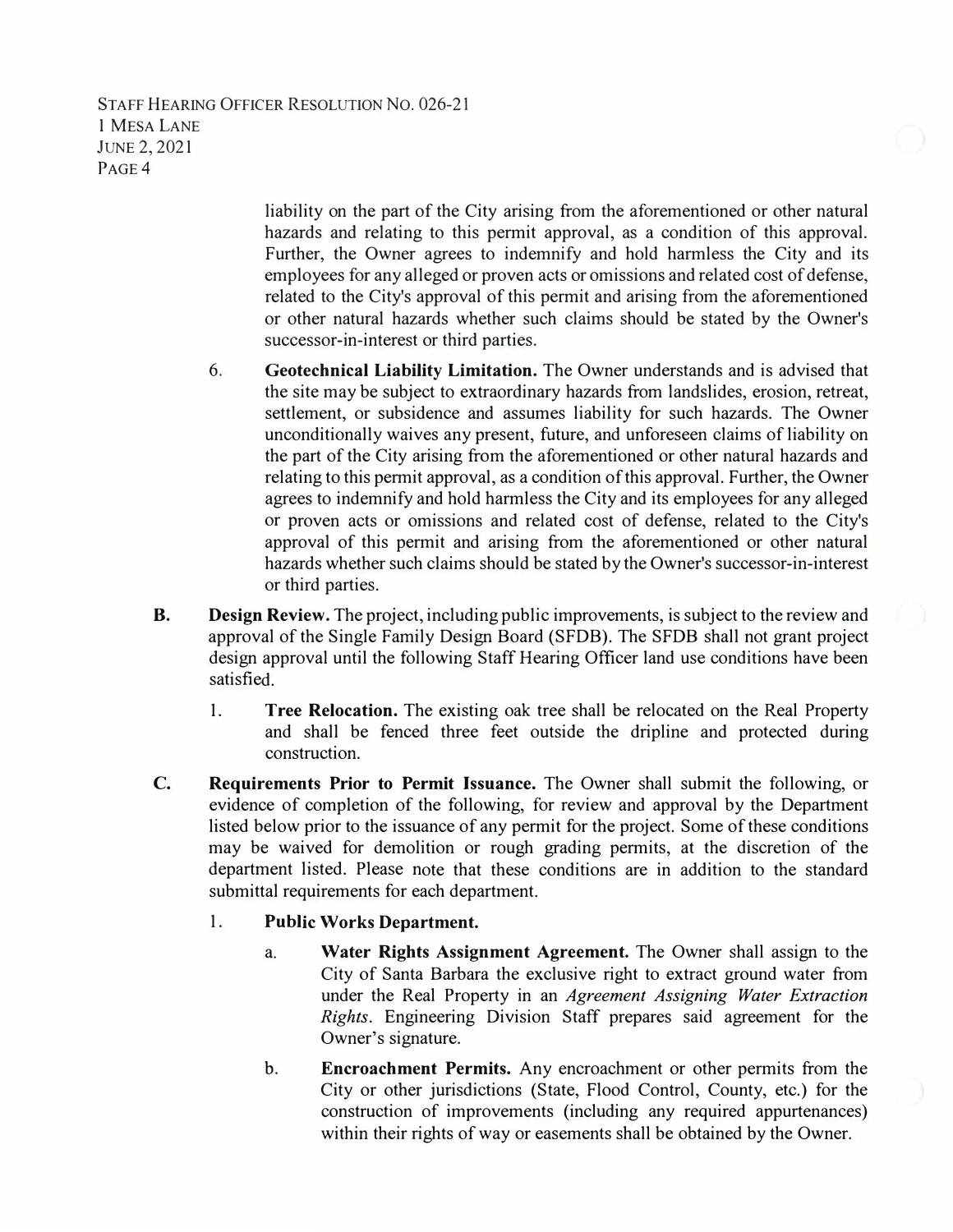### **2. Community Development Department.**

- a. **Recordation of Agreements.** The Owner shall provide evidence of recordation of the written instrument that includes all of the Recorded Conditions identified in condition A "Recorded Conditions Agreement" to the Community Development Department prior to issuance of any building permits.
- b. **Design Review Requirements.** Plans shall show all design, landscape and tree protection elements, as approved by the appropriate design review board and as outlined in Section B "Design Review," and all elements/specifications shall be implemented on-site.
- c. **Conditions on Plans/Signatures.** The final Resolution shall be provided on a full size drawing sheet as part of the drawing sets. The following statement shall be signed prior to issuance of and permits: The undersigned have read and understand the required conditions, and agree to abide by any and all conditions which are their usual and customary responsibility to perform, and which are within their authority to perform.

Signed:

| <b>Property Owner</b> |      | Date        |
|-----------------------|------|-------------|
| Contractor            | Date | License No. |
| Architect             | Date | License No. |
| Engineer              | Date | License No. |

- **D. Construction Implementation Requirements.** All of these construction requirements shall be carried out in the field by the Owner and/or Contractor for the duration of the project construction, including demolition and grading.
	- **1. Construction Contact Sign.** Immediately after Building permit issuance, signage shall be posted at the points of entry to the site that list the contractor(s) name, contractor(s) telephone number(s), construction work hours, and constructionrelated conditions, to assist Building Inspectors and Police Officers in the enforcement of the conditions of approval. The font size shall be a minimum of 0.5 inches in height. Said sign shall not exceed six feet in height from the ground if it is free-standing or placed on a fence. It shall not exceed six square feet in a single family zone.
	- 2. **Construction Storage/Staging.** Construction vehicle/ equipment/ materials storage and staging shall be done on-site. No parking or storage shall be permitted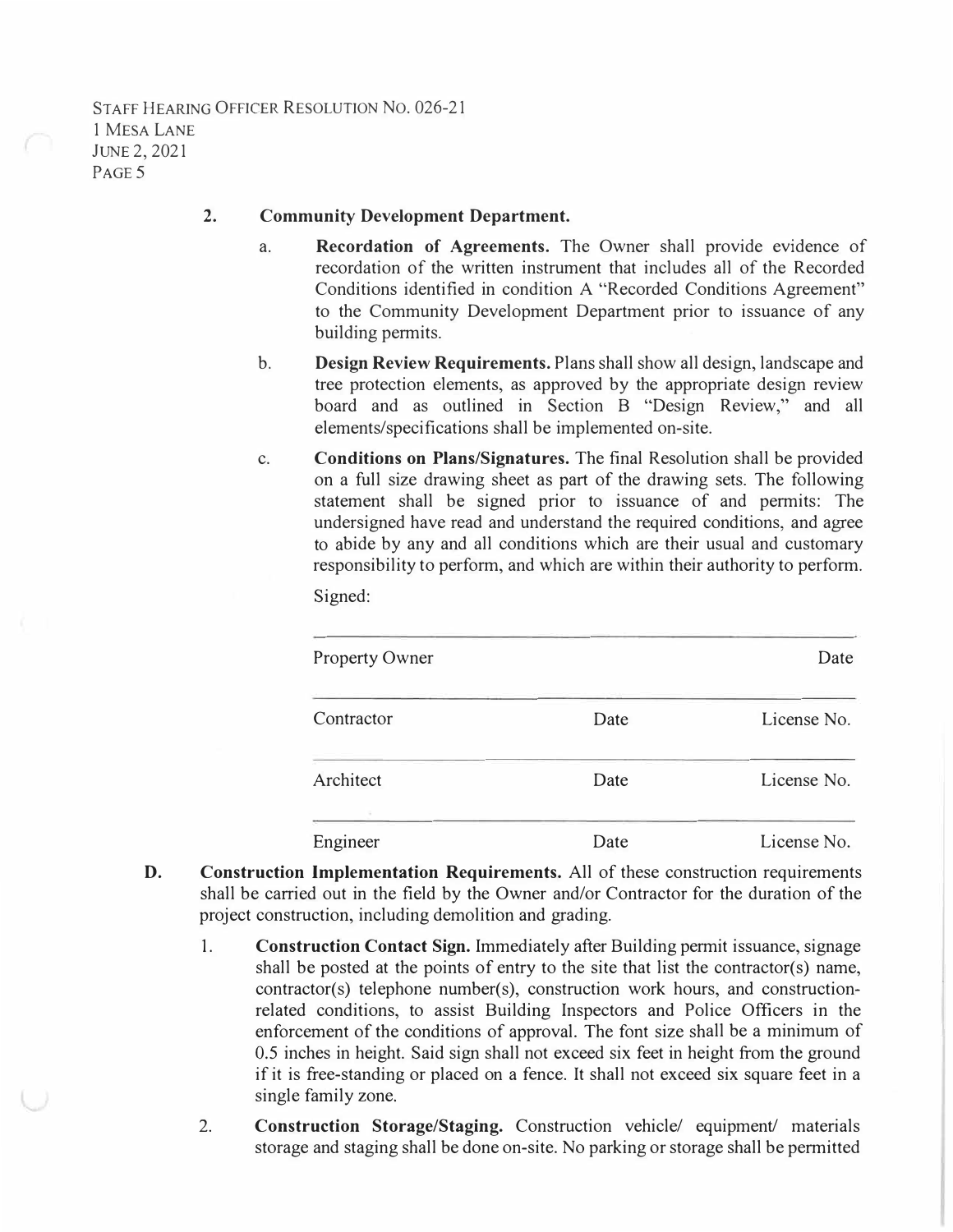STAFF HEARING OFFICER RESOLUTION NO. 026-21 1 MESA LANE JUNE 2, 2021 P<sub>AGE</sub><sub>6</sub>

> within the public right-of-way, unless specifically permitted by the Public Works Director with a Public Works permit. At no point will the coastal public beach access (Mesa Lane Steps) be blocked.

- 3. **Construction Parking.** During construction, free parking spaces for construction workers shall be provided on-site or off-site in a location subject to the approval of the Public Works Director. At no point will the coastal public beach access (Mesa Lane Steps) be blocked.
- 4. **Unanticipated Archaeological Resources Contractor Notification.** Standard discovery measures shall be implemented per the City master Environmental Assessment throughout grading and construction: Prior to the start of any vegetation or paving removal, demolition, trenching or grading, contractors and construction personnel shall be alerted to the possibility of uncovering unanticipated subsurface archaeological features or artifacts. If such archaeological resources are encountered or suspected, work shall be halted immediately, the City Environmental Analyst shall be notified and the Owner shall retain an archaeologist from the most current City Qualified Archaeologists List. The latter shall be employed to assess the nature, extent and significance of any discoveries and to develop appropriate management recommendations for archaeological resource treatment, which may include, but are not limited to, redirection of grading and/or excavation activities, consultation and/or monitoring with a Barbarefio Chumash representative from the most current City qualified Barbarefio Chumash Site Monitors List, etc.

If the discovery consists of possible human remains, the Santa Barbara County Coroner shall be contacted immediately. If the Coroner determines that the remains are Native American, the Coroner shall contact the California Native American Heritage Commission. A Barbarefio Chumash representative from the most current City Qualified Barbarefio Chumash Site Monitors List shall be retained to monitor all further subsurface disturbance in the area of the find. Work in the area may only proceed after the Environmental Analyst grants authorization.

If the discovery consists of possible prehistoric or Native American artifacts or materials, a Barbarefio Chumash representative from the most current City Qualified Barbarefio Chumash Site Monitors List shall be retained to monitor all further subsurface disturbance in the area of the find. Work in the area may only proceed after the Environmental Analyst grants authorization.

A final report on the results of the archaeological monitoring shall be submitted by the City-approved archaeologist to the Environmental Analyst within 180 days of completion of the monitoring and prior to any certificate of occupancy for the project.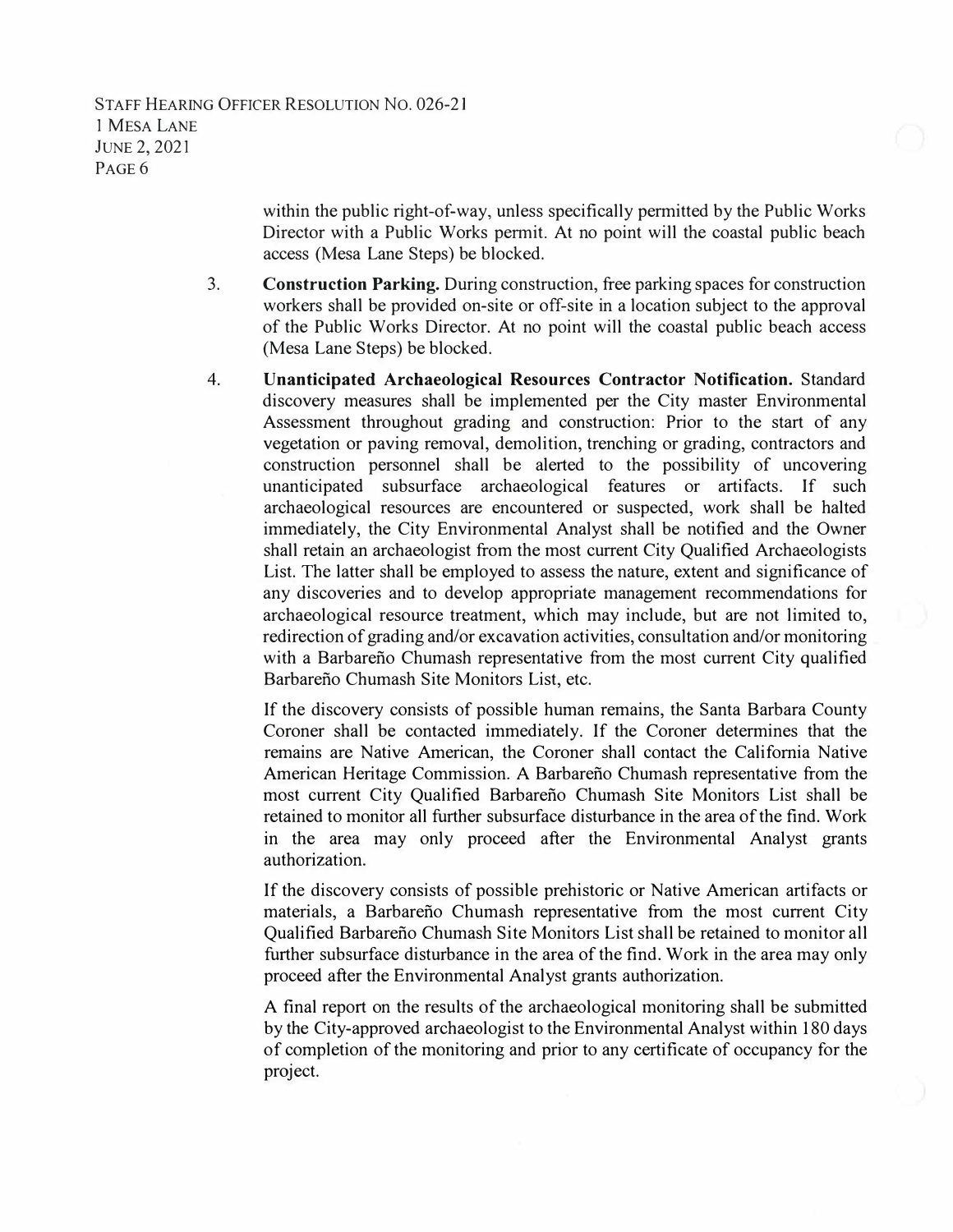- **E.Prior to Certificate of Occupancy.** Prior to issuance of the Certificate of Occupancy, the Owner of the Real Property shall complete the following:
	- 1. **Repair Damaged Public Improvements.** Repair any public improvements (curbs, gutters, sidewalks, roadways, etc.) or property damaged by construction subject to the review and approval of the Public Works Department per SBMC §22.60. Where tree roots are the cause of the damage, the roots shall be pruned under the direction of a qualified arborist.

### **F. General Conditions.**

**1. Compliance with Requirements.** All requirements of the city of Santa Barbara and any other applicable requirements of any law or agency of the State and/or any government entity or District shall be met. This includes, but is not limited to, the Endangered Species Act of 1973 [ESA] and any amendments thereto (16 U.S.C. § 1531 et seq.), the 1979 Air Quality Attainment Plan, and the California Code of Regulations.

# **2. Approval Limitations.**

- a. The conditions of this approval supersede all conflicting notations, specifications, dimensions, and the like which may be shown on submitted plans.
- b. All buildings, roadways, parking areas and other features shall be located substantially as shown on the plans approved by the Staff Hearing Officer.
- c. Any deviations from the project description, approved plans or conditions must be reviewed and approved by the City, in accordance with the Planning Commission Guidelines. Deviations may require changes to the permit and/or further environmental review. Deviations without the above-described approval will constitute a violation of permit approval.

# **III. TIME LIMITS:**

# **A. NOTICE OF MODIFICATION APPROVAL TIME LIMITS:**

The Staff Hearing Officer action approving the Conditional Use Pennit, Modification, Performance Standard Permit, or Variance shall terminate three (3) years from the effective date of the approval, per Santa Barbara Municipal Code §30.205.120, unless:

- I. An extension is granted by the Community Development Director prior to the expiration of the approval; or
- 2. A Building permit for the use authorized by the approval is issued and the construction authorized by the permit is being diligently pursued to completion and issuance of a Certificate of Occupancy.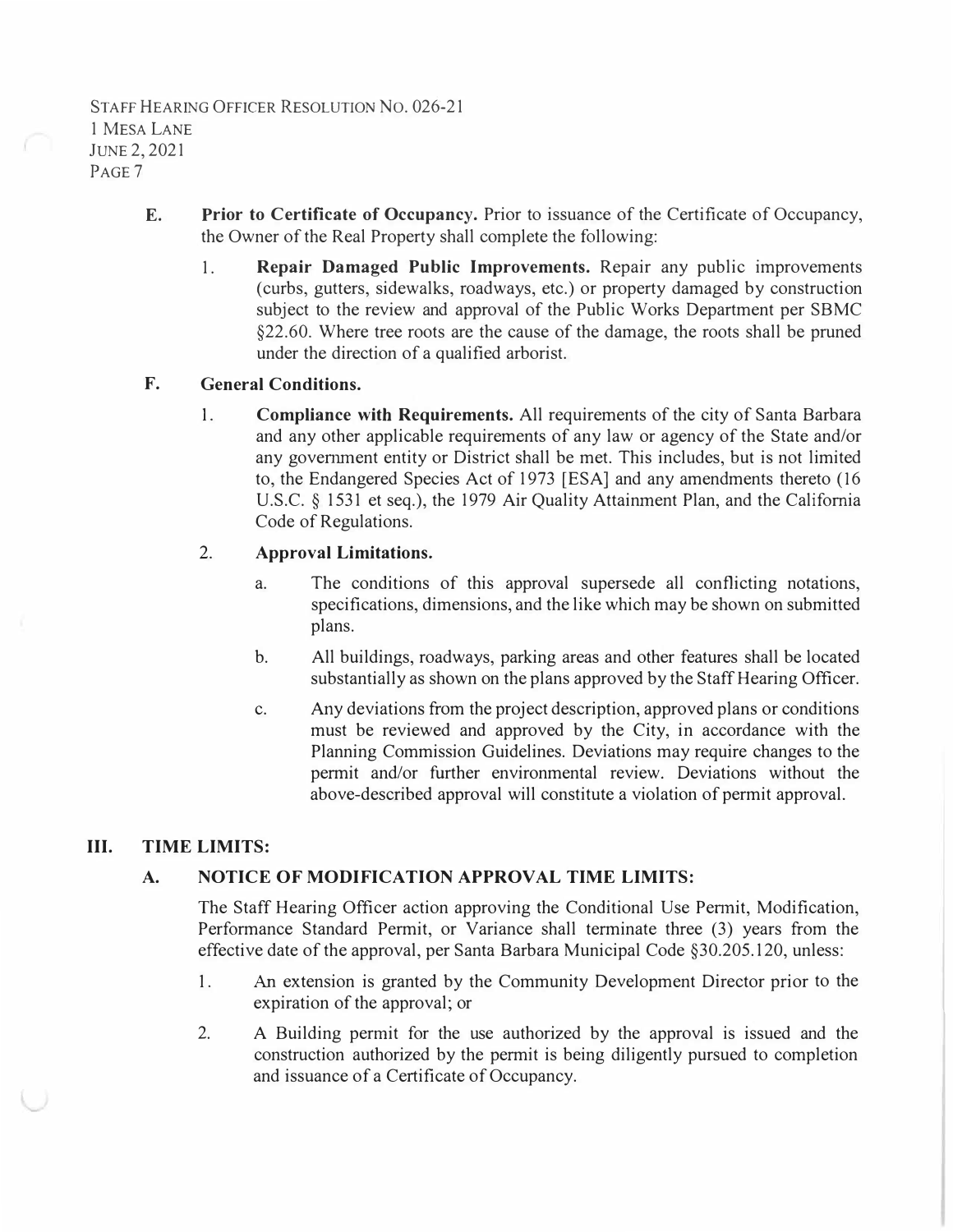STAFF HEARING OFFICER RESOLUTION NO. 026-21 1 MESA LANE JUNE2, 2021 P<sub>AGE</sub> 8

#### **B. NOTICE OF COASTAL DEVELOPMENT PERMIT TIME LIMITS:**

The Staff Hearing Officer action approving the Coastal Development Permit shall expire two (2) years from the date of final action upon the application, per Santa Barbara Municipal Code §28.44.230, unless:

- 1. Otherwise explicitly modified by conditions of approval for the coastal development permit.
- 2. A Building permit for the work authorized by the coastal development permit is issued prior to the expiration date of the approval.
- 3. The Community Development Director grants an extension of the coastal development permit approval. The Community Development Director may grant up to three (3) one-year extensions of the coastal development permit approval. Each extension may be granted upon the Director finding that: (i) the development continues to conform to the Local Coastal Program, (ii) the applicant has demonstrated due diligence in completing the development, and (iii) there are no changed circumstances that affect the consistency of the development with the General Plan or any other applicable ordinances, resolutions, or other laws.

## **C. NOTICE OF TIME LIMITS FOR PROJECTS WITH MULTIPLE APPROVALS (SBMC § 30.205.120):**

If a project requires multiple discretionary permits or approvals, the expiration date shall be measured from date of final action of the City on the longest discretionary approval permit or approval related to the application ( excluding design review approval), unless otherwise specified by State or federal law.

This motion was passed and adopted on the  $2<sup>nd</sup>$  day of June, 2021 by the Staff Hearing Officer of the City of Santa Barbara.

I hereby certify that this Resolution correctly reflects the action taken by the City of Santa Barbara Staff Hearing Officer at its meeting of the above date.

Kathleen Goo, Commission Secretary

*�4. 2021* •

Date